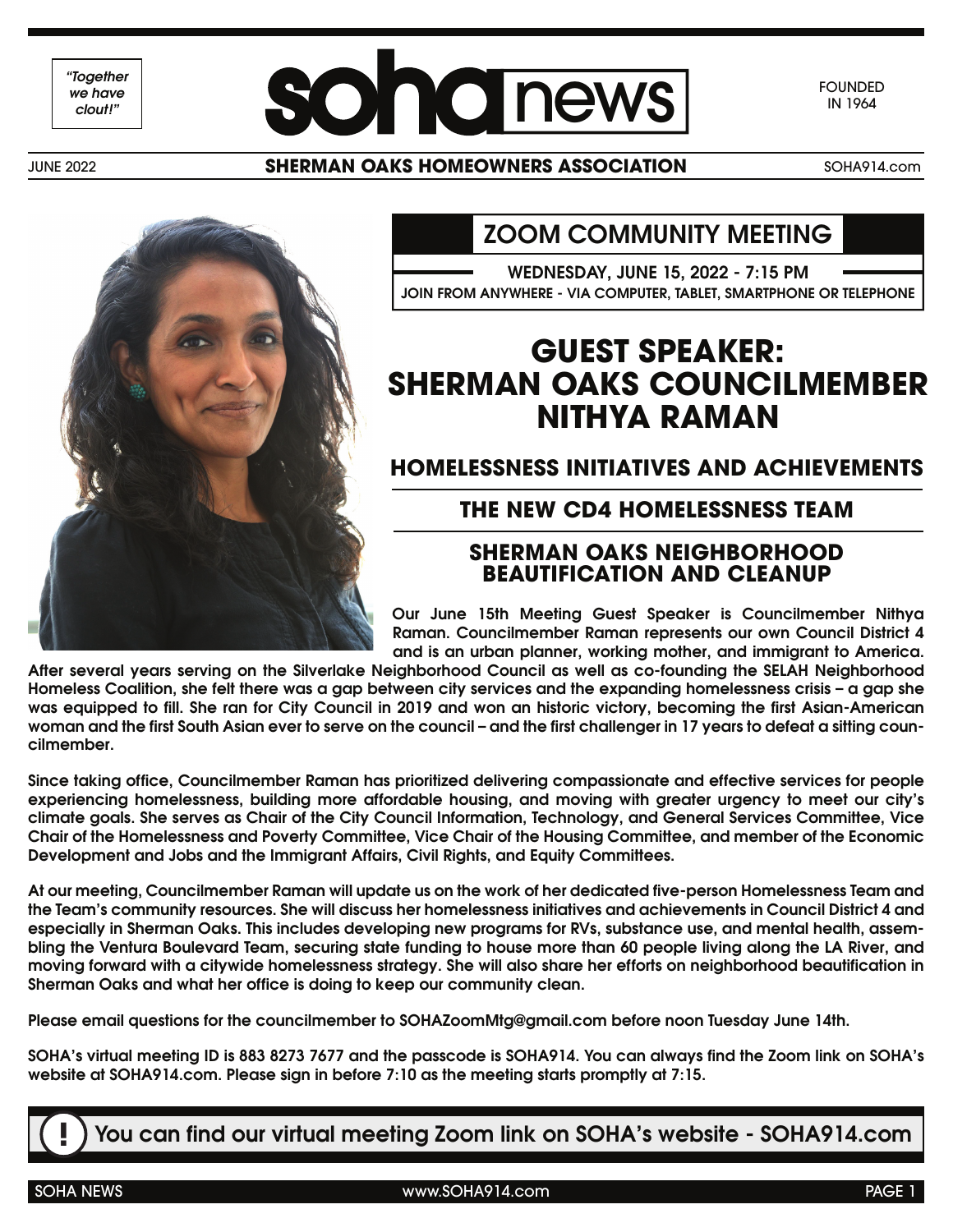# **SOHA'S UNHOUSED COMMITTEE LOOKING FOR EFFECTIVE SOLUTIONS**

Larry Slade, the new chair of SOHA's Unhoused Committee, has lived in Sherman Oaks for 26 years and raised his children here. Larry is an attorney specializing in business litigation, real estate, and business agreements, former Chair of the Sherman Oaks Neighborhood Council Land Use Committee, former President of the Sherman Oaks Parents Association, and a founder of Hesby Involved Parents.

Call them what you will – "unhoused," "houseless," or "homeless" – Los Angeles has reached a crisis point with too many Los Angelenos living on our streets. Homelessness is a problem "fed by many rivers" – the high cost of housing, job loss, addiction, victims of domestic violence, and this commentary's focus: mental illness.

First, it's important to stress that mental illness is not voluntary and whatever condition someone has is often made worse by being without a home. Can you imagine the stress on a person's mental health exacerbated by being homeless? It is horrible to see but is many times worse to experience. No one suffers more than the unhoused. And the problem has been rendered worse by the pandemic and inflation.

As unsightly and depressing as it is to witness in your neighborhood, there are few among us without sympathy for the mentally ill that reside on our city streets. But the issue goes beyond the victims who suffer, as it impacts the safety of our Sherman Oaks streets as well. Many businesses on Ventura Boulevard have been negatively impacted by problems. These problems persist.

Many of us have supported multi-billion-dollar bond referendums to address the homeless problem, agreeing to pay higher taxes in the hopes of helping those in need. We feel horribly for the unhoused living in tent cities, often through no fault of their own. We hope that they can find shelter and that our city will help them in their time of need. But there are no easy fixes. Many times, the unhoused and mentally ill refuse help.

The focus of SOHA's Unhoused Committee is on the unhoused and mentally ill who pose a danger to themselves and to us because they are threatening, unpredictable, and sometimes violent. Specifically, we will focus on how to harness available and new resources to help these people. We need more effective programs in place right now to remove those who threaten their own and our physical safety and to provide them with indoor housing and treatment. We need cooperation between the city and the county on these issues.

Over the past month, we have been working with Councilmember Raman's staff to better understand the problem, its causes, solutions that help, and those that do not. Addressing these issues is clearly a priority for the councilmember as she has dedicated staff expressly for this purpose. We have learned that resources and money exist, but their application is either held up in red tape or falls victim to a scattered and ineffective approach implemented by often competing governmental entities and publicly funded organizations.

Our Unhoused Committee is committed to working with our elected officials – Councilmember Raman's office specifically – to both help the unhoused become housed and to protect Sherman Oaks residents and businesses. Everyone shares the same interests in the end. There is no single answer to this seemingly intractable problem. Despite progress being made, there remains much to be done. Over the coming weeks and months our committee will be working to facilitate solutions to these pressing issues, and we will be reporting in this newsletter on our progress.

The Unhoused Committee welcomes your ideas and feedback. You can email us a question to SOHA914@gmail.com or leave a voicemail question at (818) 377-4590.



#### **HAVE QUESTIONS OR WANT MORE INFORMATION?**

**Contact SOHA by email at SOHA914@gmail.com or leave a voicemail at (818) 377-4590. Provide your name, contact info, and desired info. We'll respond as quickly as possible. Thanks!**

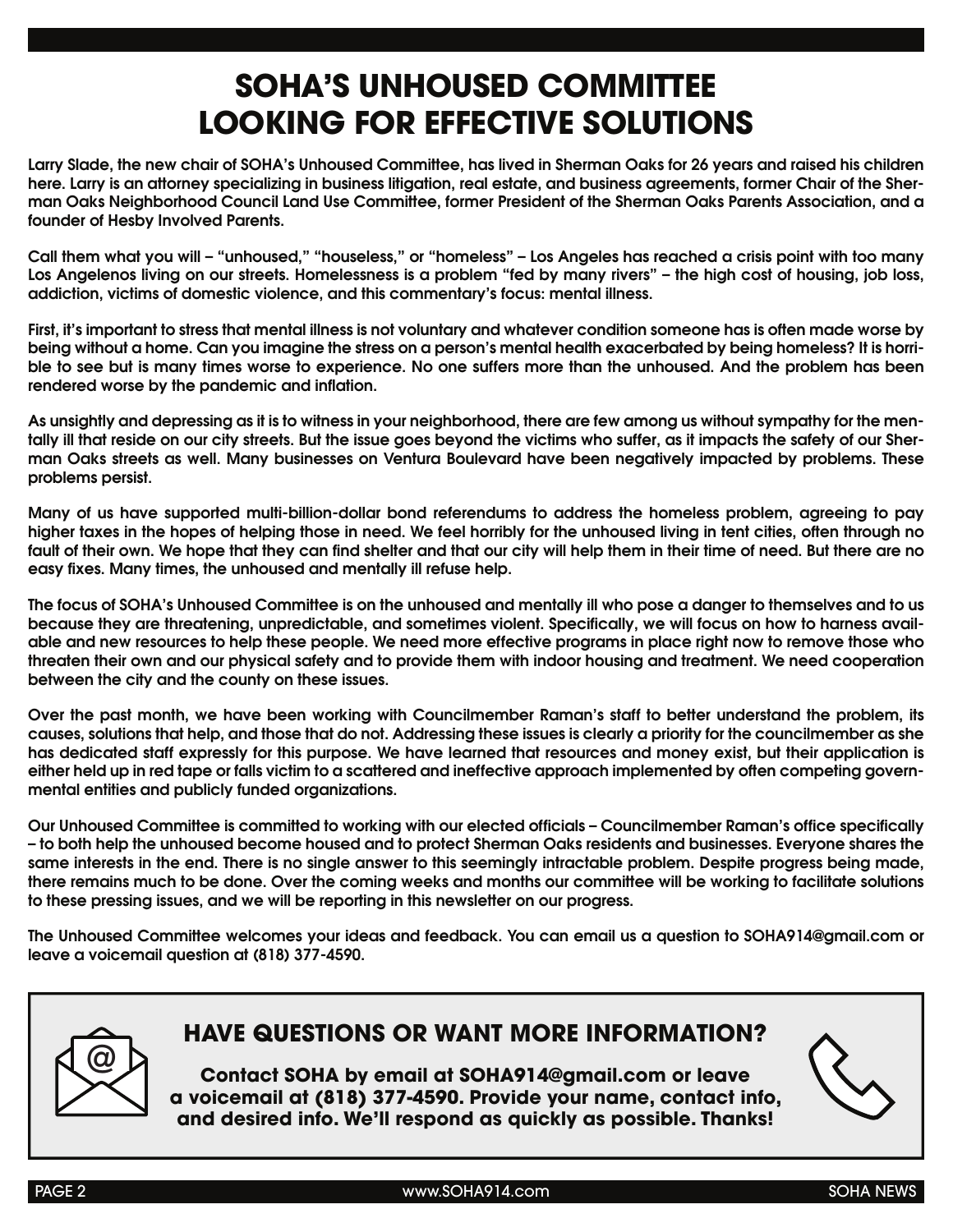## **SINGLE-FAMILY NEIGHBORHOODS FACING AGGRESSIVE UP-ZONING**

Maria Kalban, Chair of SOHA's Legislative Committee, wants to keep you informed on what's going on in Sacramento. The housing bill that would have allowed public golf courses to be used for housing – which we objected to because it removed valuable open space and was inequitable – has been defeated in the Assembly. But affordable housing is still the number one issue facing the state and has been declared a state emergency – which sounds good but strips cities of much local control.

The pressure from Sacramento to build more housing has never been greater. The state unrealistically believes that more housing will lower housing costs and make California affordable again. They should remember that California has the highest urban density of any state yet suffers the second highest housing costs and rents. The state's pressure to build housing has led to building more market-rate units instead of more affordable units. The state is simply in denial on how to solve the affordable housing crisis. California used to subsidize cities with funding for affordable housing, but no longer. This funding was critical to create affordable housing. Now the state funds the high-speed rail project instead of the affordable housing crisis.

Locally we face the challenge of increased housing density in our communities. The state requires local planning departments to prepare "Housing Element" documents, with maps that identify community areas suitable for higher housing density. Because the LA Planning Department does not know our community like we do, there are glaring errors in many of these maps which up-zone single-family neighborhoods. It's a slippery slope because once an area is up-zoned, state law prohibits it being downzoned.

SOHA's Board is working with Jeff Kalban's Sherman Oaks Neighborhood Council Vision Committee to prepare maps that show where we can easily and effectively add needed housing in Sherman Oaks – and where we can't and shouldn't. Councilmember Raman has already come out in support of the Housing Element. We want to show her the glaring errors and erroneous assumptions in the Housing Element that make it unfair and inequitable, and our extensive work solving the required housing needs in Sherman Oaks while maintaining a livable community. Will she stand up for us?

If the Planning Department and our own councilmember are really interested in building affordable housing and placing it in areas that will enrich our community, we want to work with them to push for a fair, equitable, and livable community. Many other communities from the statewide United Neighbors organization are working with us to find solutions and make communities more affordable and equitable for everyone.

Our communities are at stake. We don't have a lot of time.

## **UNFAIR HOUSING ELEMENT UP FOR CITY APPROVAL**

Tom Glick, co-Chair of SOHA's Planning and Land Use Committee, reports that on May 19, 2022, the Planning Commission voted unanimously to approve a new, much more aggressive up-zoning package called the Housing Element and forwarded it to the City Council for approval. The commission completely supported this revision to our prior Housing Element which the state claimed was not aggressive enough. The state told LA to revise their Housing Element to allow more up-zoning and more density. The Housing Element effectively creates the opportunity for the city to aggressively up-zone communities when updating their Community Plans. The reality is that much of the Valley will be significantly up-zoned – especially Sherman Oaks, Encino, Reseda, Tarzana, and Woodland Hills.

The Housing Element is now before our City Council and we need to make Councilmember Raman understand that while we support reasonable density increases, especially along transit corridors and within regional centers, we do not support the city using the Housing Element and the Community Plan updates to aggressively and inequitably up-zone single-family neighborhoods. SOHA will keep you posted on how to make your voice clear on this matter to Councilmember Raman and her staff.

SHERMAN OAKS HOMEOWNERS ASSOCIATION - President: Matt Epstein Vice President: Bob Anderson Treasurer: John Isen Secretary: Jay Weitzler Board of Directors: Bob Anderson, Matt Epstein, Jules Feir, Tom Glick, John Isen,<br>Maria Pavlou Kalban, Marshall Lona, Nancy Soaoian, Jay Weitzler. Richard Close, *President 1977-20* Maria Pavlou Kalban, Marshall Long, Nancy Sogoian, Jay Weitzler.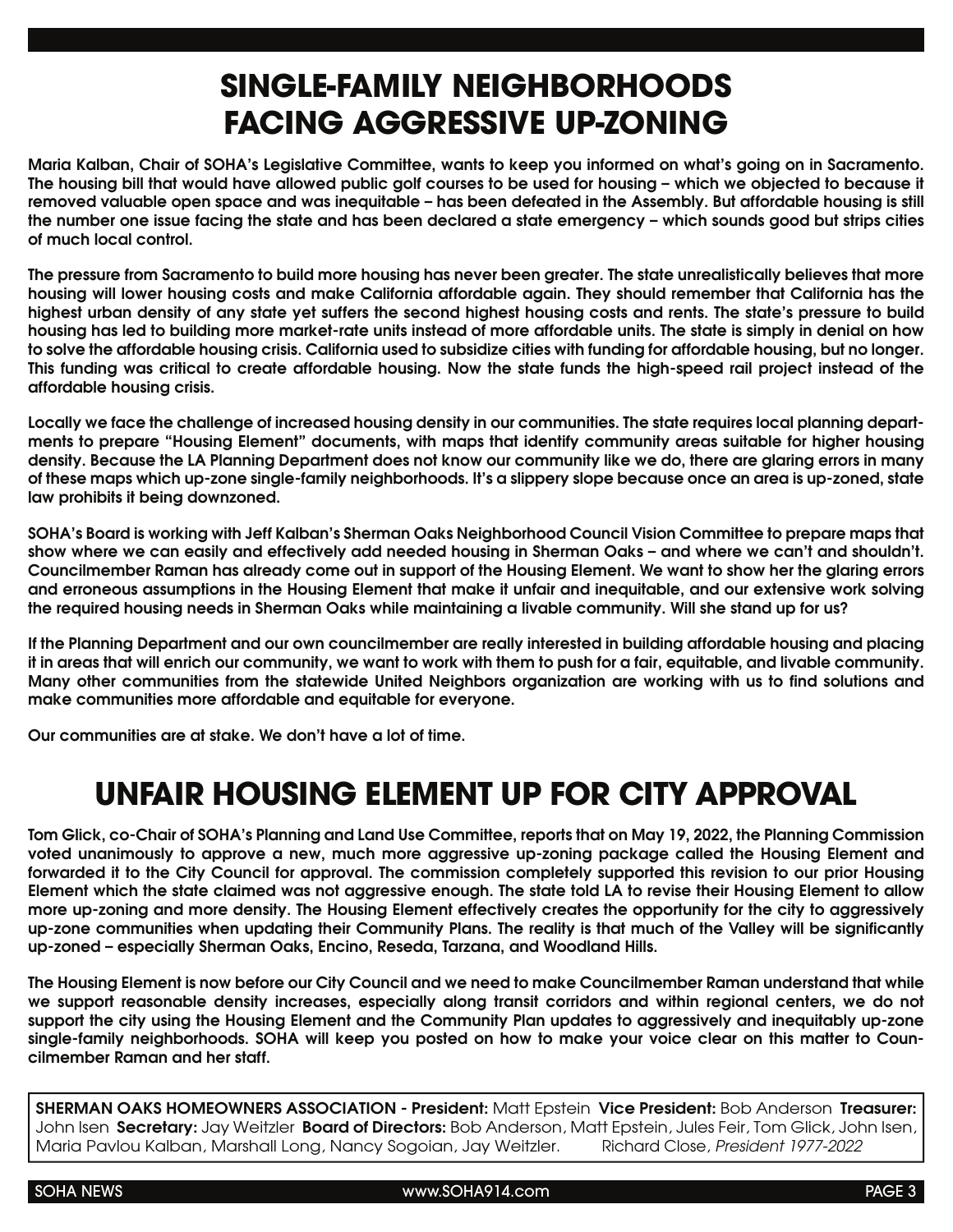# **NEW CHICK-FIL-A SHOULDN'T HAVE A DRIVE-THROUGH**

Tom Glick and Marshall Long, co-Chairs of SOHA's Planning and Land Use Committee, report that they have reviewed the proposed Chick-fil-A restaurant with a drive-through at 5043 Van Nuys Boulevard. While SOHA's Board supports a sit-down restaurant at this Sherman Oaks location, like the previous Corkys and Lamplighter restaurants, any drive-through concept is not acceptable due to the tremendous impact and burden it would create on the surrounding neighbors, many of whom are members of our association. The board echoed the action of the Sherman Oaks Neighborhood Council's Planning and Land Use Committee that unanimously rejected the drive-through proposal at their May 19th meeting because of insurmountable issues such as cut-through traffic, air/noise pollution, and safety for the residential area west of Van Nuys Boulevard. By unanimous vote, the SOHA Board approved the following motion and submitted it to the Council office:

"The Board of the Sherman Oaks Homeowners Association opposes any drive-through use by Chick-fil-A at 5043 Van Nuys Boulevard but does support them opening a sit-down only restaurant."

It was clear that there is overwhelming community opposition to any drive-through concept at this location especially from those neighbors to the east who would be most impacted. There was still support for a Chick-fil-A at this location without a drive-through, like their existing locations in Burbank and Westwood. Chick-fil-A has an opportunity to build something special and complement our community. With a simple change, this location could really be one that the community supports wholeheartedly and could be a positive for the parent corporation.

# **MID-JUNE PUBLIC MEETING ON SEPULVEDA PASS TRANSIT PROJECT**

Bob Anderson, Chair of SOHA's Transportation Committee, reports that Metro will be holding a public meeting on the Sepulveda Transit Corridor Project in mid-June. Metro has been silent on the project since 2021 and we're hoping they provide more details on the project alternatives and recent public comments. SOHA will email details on the meeting date and time to all members and post them on our SOHA914.com website.

## **OUTDOOR WATERING RESTRICTED TO TWICE PER WEEK**

California is facing its driest 22-year period in at least 1,200 years. Effective June 1st, the City Council unanimously approved an ordinance limiting outdoor watering to two days per week. If your address ends in an odd number (1, 3, 5, …), you can only water outdoors on Monday and Friday. If your address ends in an even number (0, 2, 4, …) you can only water on Sunday and Thursday. No matter the days, you must water before 9:00 am or after 4:00 pm. Each of your sprinkler stations is limited to at most eight minutes on your assigned watering days. All of us love lush landscaping, but let's work together to maintain our water supply. And while you're at it, think about installing water-saving California Native plants and drip irrigation.

### **NEIGHBORHOOD COMINGS AND GOINGS**

SOHA President Matt Epstein wants you to know that if you've grown up in Sherman Oaks or moved here at some point, you've grown to love the iconic clothing store Sy Devore. In 1944, Sy Devore moved his store from New York to Sunset Boulevard. Early customers included Frank Sinatra, Bing Crosby, Sidney Poitier, Bob Hope, and The Rat Pack. It was Sy

who designed their sharkskin suits and narrow ties. In 1962, Sy moved his store to Studio City where it quickly became the place to shop and has remained so to this day under the leadership of Danny Marsh (a true Valley boy who attended Millikan Junior High and Grant High Schools) and Marti Devore (daughter of Sy Devore's brother and business partner, Al Devore). They've been located on Ventura Boulevard near Coldwater Canyon since 2000 and are now moving a little bit east on Ventura to the Coldwater Curve building. One of the truly cool things about this move is that the building they are moving to is the Iconic corner building and one



PAGE 4 www.SOHA914.com SOHA NEWS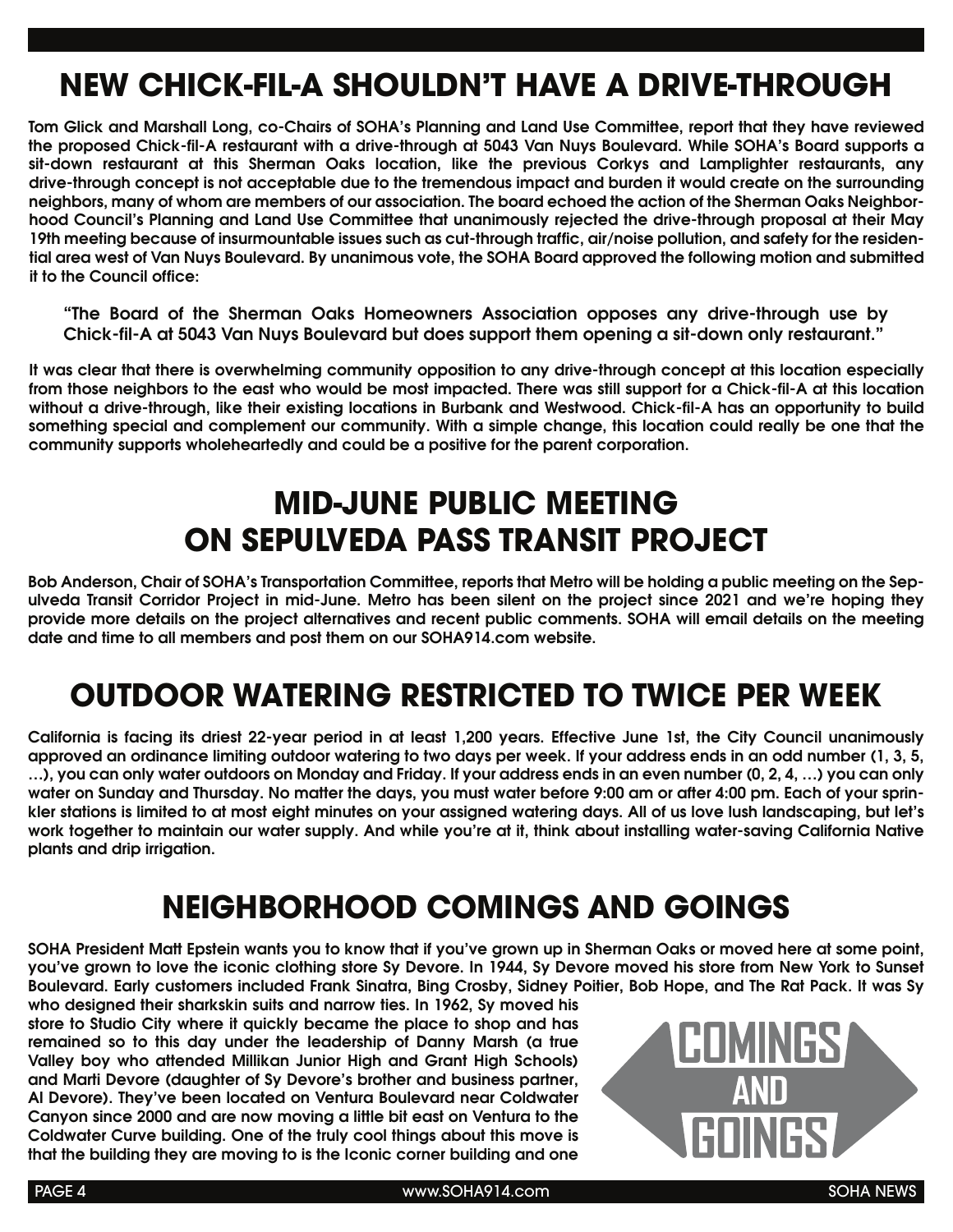of only a few commercial buildings designed by Rudolph Schindler. Schindler is a well-noted mid-century architect who, among others, was influenced and worked with Frank Lloyd Wright. This is a great location for this iconic store now situated in an iconic building. I know that I'll be one of the first ones to shop there, maybe even wearing my Sy Devore "Livin' the Dream" tee-shirt. Good luck in this new fabulous location!

Sherman Oaks has a new pizzeria! One of my favorite foods and I can't wait to try this new restaurant located right next to Sweet Butter. It's called Pizzana! There's one in West Hollywood and another in Brentwood – and now a third in Sherman Oaks! Valley pizza lovers prepare yourself. Naples-born Chef Daniele Uditi's unique 48-hour fermented dough pizzas won the Michelin Bib Gourmand award. He has created some of the best pizzas, not only in Los Angeles but nationwide. There are the traditional pies as well as pizzas that play to familiar pasta flavors like vodka sauce pie with smoked coppa and calabrian chili and Caccio e pepe pies. Pizzana also offers vegan and gluten-free pies as well. The Valley is certainly becoming a foodie destination with Jon and Vinny's, Homestate, Uncle Paulie's, and now Pizzana. It's great news that we don't have to travel over the hill for great food!

And if you're looking for a sophisticated yet simply delicious plate of pasta, Osteria La Buca is quite a good choice. This friendly light and airy Italian country tavern started out during the pandemic as a takeout restaurant and then opened menary lignt and airy italian country tavern started out during the pandemic as a takeout restaurant and then opened<br>outdoor seating in the back. It's now a dine-in restaurant with some great food. It's their second locati on Melrose. Their menu is that of a traditional osteria offering a less complicated classic grass roots approach to Italian country food that is inspired by their backyard garden. Bucatini Carbonara, short rib ravioli, or clam pie are just a few of the menu items! Lots of new choices for dining out in our great neighborhood.

# **WHY BECOMING A SOHA MEMBER IS SO IMPORTANT!**

Nancy Sogoian, Chair of SOHA's Membership Committee, explains how we have consistently produced so many benefits for Sherman Oaks! Since 1964, SOHA's hardworking, dedicated volunteer board has accomplished significant community improvements. SOHA remains the only member-supported, non-profit community organization with total independence from city or county influence. That means our only mandate is to preserve, protect, and improve Sherman Oaks. Here are two of SOHA's recent achievements.

#### Mansionization Protection

SOHA's Goal: Curb rampant oversized McMansions which negatively impacted adjacent neighbors. We worked with our then-councilmember to enact the Sherman Oaks Interim Control Ordinance for initial protections, later improved upon by the revised Baseline Mansionization Ordinance for common-sense, neighborhood-friendly building parameters.

#### Sunkist Development

SOHA's Goal: Eliminate negative impacts to surrounding areas and improve design and functionality for greater community benefit. We worked with the developer, the architects, and our then-councilmember for two years to effect beneficial changes and the developer incorporated virtually all of them. SOHA's input, steadfast determination, and cooperation with the Sherman Oaks Neighborhood Council literally transformed the project from an institutional-looking monolith into a family-friendly, amenity-filled development that will beautifully augment our community character.

Thank you current SOHA members! Your support makes all this and more possible. Please share this newsletter and encourage your neighbors to join. If you live in Sherman Oaks or vicinity and are not a member, please join! Go to SOHA914.com and click on "Join SOHA" to join via credit card or PayPal. Your membership helps us continue our good work! Please contact Nancy Sogoian with any questions at JoinSOHA@gmail.com.

### **HELP SOHA UPDATE OUR EMAIL LIST**

Please be sure we have your latest email address. Email your full name and mailing address (as they appear on your SOHA Newsletter mailing label) and your preferred email address to **SOHA914@gmail.com**. Thanks!